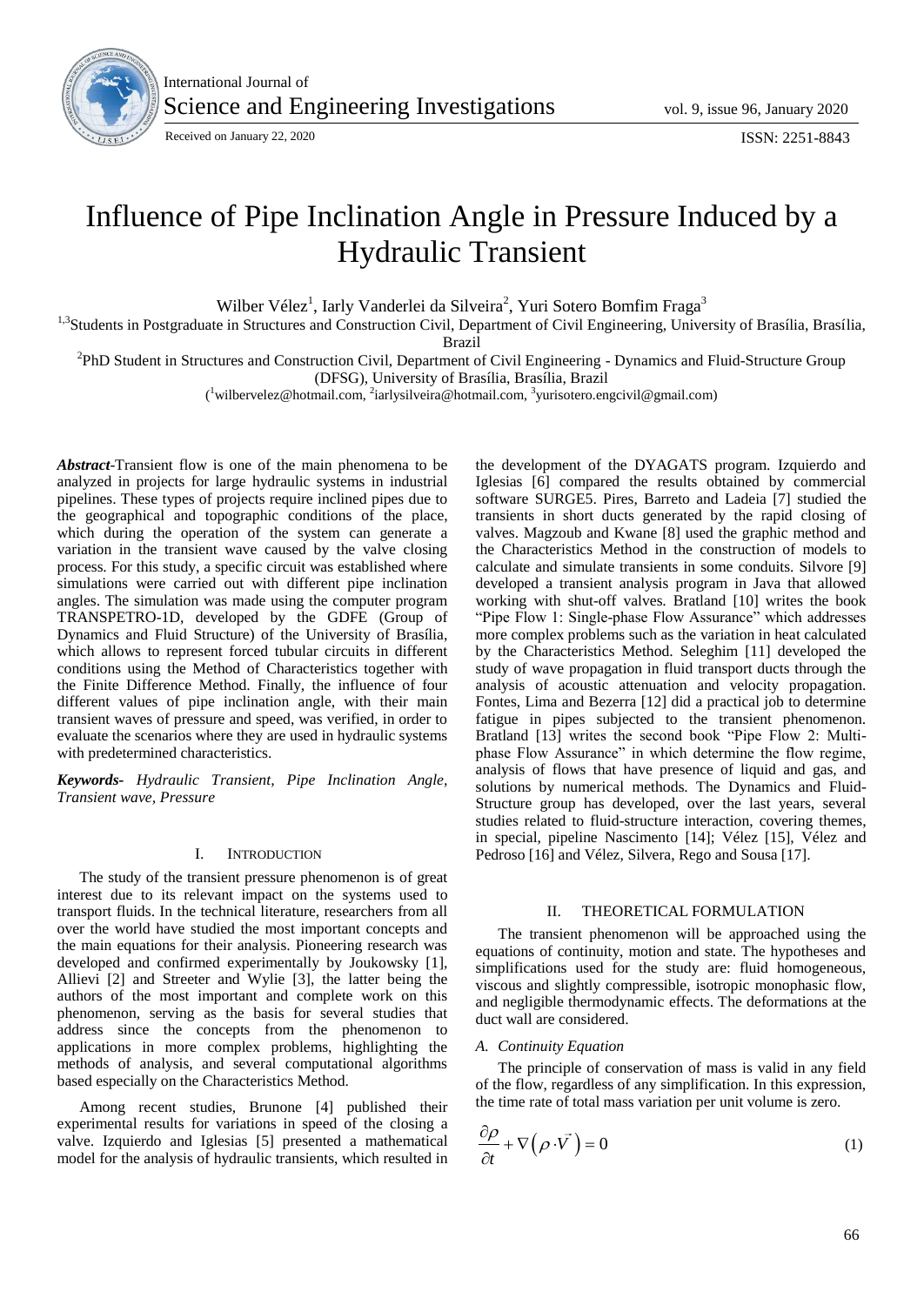Using classical expressions for ducts and some simplifications, we obtain the following expression called continuity equation for ducts that suffer infinitesimal strains.

$$
V \frac{\partial P}{\partial x} + \frac{\partial P}{\partial t} + \rho a^2 \frac{\partial V}{\partial x} = 0
$$
 (2)

$$
a = \frac{\sqrt{k/\rho}}{\sqrt{1 + \left(\frac{k}{E}\right)\left(\frac{D}{\rho}\right)c}}
$$
\n(3)

In which, a: Pressure wave speed (m/s);

*k:* Fluid Bulk modulus Fluid (N/m²);

ρ: Fluid density (kg/m<sup>3</sup>);

E: Young's modulus  $(N/m<sup>3</sup>)$ ;

D: Inner diameter of the pipe (m);

# e: Pipe wall thickness (m);

C: Pipe constraint coefficient (dimensionless parameter that describes the effect of pipe constraint condition on the wave speed).

#### *B. Equations of Motion*

The sum of all forces acting on the fluid in longitudinal direction is equal to the product between his mass and acceleration. This expression considers the balance of forces.

$$
\rho \frac{\partial \vec{V}}{\partial t} + \rho \vec{V} \nabla (\vec{V}) + \nabla (P)
$$
  
- 
$$
\mu \left[ \Delta \vec{V} + \frac{1}{3} \nabla (D \vec{V} (\vec{V})) \right] = 0
$$
 (4)

The Poiseuille equation gives the equation of motion applied to a mass of fluid that presents a slight variation with

respect to pressure variation.  
\n
$$
\frac{1}{\rho} \frac{\partial P}{\partial x} + g \cdot \text{sen}(\alpha) + \frac{f \cdot V \cdot |V|}{2D} + V \frac{\partial V}{\partial x} + \frac{\partial V}{\partial t} = 0 \quad (5)
$$

The Swamee-Jain equation will be used to directly calculate the Darcy-Weisbach friction coefficient for a duct, which presents similar results from the obtained by the implicit Colebrook-White equation (Swamee-Jain, 2012).

$$
f(V, D, V, \varepsilon) = \frac{0.25}{\left(\log_{10}\left(\frac{\varepsilon}{3.7D} + \frac{5.74}{\text{Re}(V, D, \rho, \mu_f)^{0.9}}\right)^2\right)}
$$
(6)

In which, ε: Roughness size projections (m);

RE: Reynolds number;

α: Inclination pipe angle (°).

#### *C. State Equation*

The relation associates the variables of pressure and volumetric mass with the velocity of sound in the fluid. This relation from the theoretical point of view allows to eliminate the specific mass (ρ) of the problem, making the formulation expressed only with the variables P and V. Incompressible and dense fluids, such as water, are considered slightly compressible when they are made. phenomena such as degassing (dissolved air in water) and elasticity in the duct wall are present. Neri and Pedroso [18] present the following equation continuity:

$$
P = \rho \cdot a \cdot V_0 \left( 1 + \frac{V_0}{a} \right) \tag{7}
$$

Since  $\sqrt{v}$   $<<$  a the term  $\sqrt{v/a}$  is negligible and we have a new expression to define the transient pressure and velocity wave in the pipe, which depends on the mechanical and physical properties of the duct (geometry and materials), the physical properties of the fluid (density and compressibility modulus) and the boundary conditions of the system. In this work is to make a set of simulations modifying the inclination pipe angle.

# III. SOLUTION METHOD

The Characteristic Method transforms partial differential equations into total differential equations, which are solved by the first order Finite Difference Method. It is a numerical method with important advantages, like the flexibility for introducing boundary conditions [3].

#### *A. Characteristics Method*

Pressure and velocity are two time-dependent variables, this can be seen in Equations [2] and [5] which are the partial differential equations; with the equations of continuity and motion, Equations [8] and [9], respectively, the development of the Characteristics Method is carried out.

$$
L_1 = V \frac{\partial P}{\partial x} + \frac{\partial P}{\partial t} + \rho a^2 \frac{\partial V}{\partial x} = 0
$$
 (8)

$$
L_2 = \frac{1}{\rho} \frac{\partial P}{\partial x} + g \cdot \text{sen}\left(\alpha\right) + \frac{f \cdot V \cdot |V|}{2D} + V \frac{\partial V}{\partial x} + \frac{\partial V}{\partial t} = 0 \tag{9}
$$

Between Equations [8] and [9], a linear combination is made through the multiplier  $\lambda$ , where the following equation results:

$$
L_1 + \lambda L_2 = 0 \tag{10}
$$

Expanding the total differential equations over time in partial differences, for the variables Pressure (P) and Velocity (V) and comparing with the terms of Equation [10]. It is concluded that for the ordinary differential terms as:

$$
\lambda = \pm \frac{1}{\rho \cdot a} \tag{11}
$$

International Journal of Science and Engineering Investigations, Volume 9, Issue 96, January 2020 67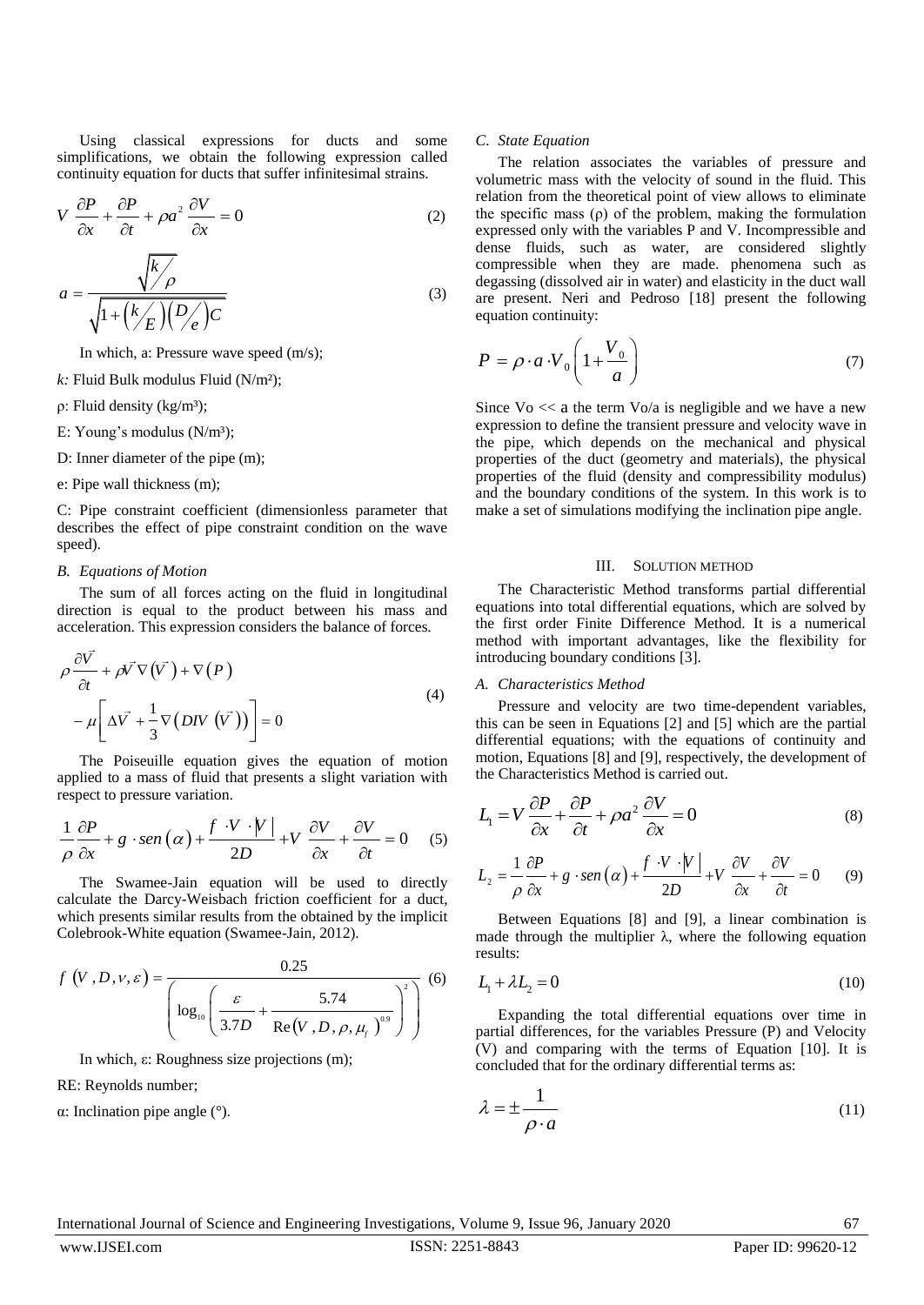$$
\frac{dx}{dt} = V \pm a \tag{12}
$$

Substituting Equations [11] and [12] in Equation [10] and after a rearrangement there are characteristic equations, which

are valid once Equations [13] and [15] are satisfied.  
\n
$$
a^{+}\begin{cases}\n\frac{1}{\rho \cdot a} \cdot \frac{dP}{dt} + \frac{dV}{dt} + g \cdot \text{sen}(\alpha) + \frac{f \cdot V \cdot |V|}{2D} = 0\n\end{cases}
$$
\n(13)

$$
\begin{cases}\n\rho \cdot a & dt \quad dt \\
\frac{dx}{dt} = V + a\n\end{cases}
$$
\n(14)

$$
\begin{vmatrix} dt & \frac{1}{2} & \frac{dP}{dt} & \frac{dV}{dt} + g \cdot \text{sen}(\alpha) + \frac{f \cdot V \cdot |V|}{2D} = 0 & (15) \end{vmatrix}
$$
  

$$
\begin{vmatrix} \frac{dx}{dt} = V - a & (16) \end{vmatrix}
$$

$$
\left(\frac{dx}{dt} = V - a\right) \tag{16}
$$

### *B. Finite Difference Method*

To solve Equations [14] and [16] Finite Difference Method are used. In this work we will use the finite difference method. First, it shows how the method is developed in the plane (x-t), in Figure 1 where the characteristic curves  $a^+$  and  $a^-$  are known as characteristic lines.



Figure 1. Characteristic lines (Adapted Nascimento 2002).

For characteristic curve  $a^+$  and  $a^-$ , respectively

$$
V_{pp} - V_{PR} - \frac{1}{\rho a} (P_{pp} - P_{PR}) + g (t_{pp} - t_{PR}) \text{sen}(\alpha) + ...
$$
  
\n
$$
\frac{f}{2D} V_{PR} V_{PR} | (t_{pp} - t_{PR}) = 0
$$
  
\n
$$
V_{pp} - V_{Ps} - \frac{1}{\rho a} (P_{pp} - P_{PS}) + g (t_{pp} - t_{PS}) \text{sen}(\alpha) + ...
$$
  
\n
$$
\frac{f}{2D} V_{Ps} V_{Ps} | (t_{pp} - t_{PS}) = 0
$$
\n(18)

Adding Equations [17] and [18], the following expressions are obtained to determine the pressure value and velocity at the point PP:

point PP:  
\n
$$
V_{PP} = \frac{1}{2} \begin{bmatrix} V_{PR} + V_{PS} + \frac{1}{\rho a} (P_{PR} - P_{PS}) - 2g \Delta t \cdot sen(\alpha) ... \\ -\frac{f \cdot \Delta t}{2D} (V_{PR} |V_{PR}| + V_{PS} |V_{PS}|) \end{bmatrix}
$$
\n(19)  
\n
$$
P_{PP} = \frac{1}{2} \begin{bmatrix} P_{PR} + P_{PS} + (\rho \cdot a (V_{PR} - V_{PS})) ... \\ -\frac{f \cdot \Delta t}{2D} (V_{PR} |V_{PR}| - V_{PS} |V_{PS}|) \end{bmatrix}
$$
\n(20)

Since both conditions P and V are unknown at points PR and PS, the specified Time Intervals Method is used as a solution [3].

#### IV. TRANSPETRO 1D

The TRANSPETRO 1D software was developed by the Dynamics and Fluid Structure Group (GDFE) of the University of Brasilia (UnB), in the master's dissertation of Nascimento [14], as a tool for the analysis of the transient phenomena at the oil industry. It is noteworthy that the code was written in  $C + \mathbf{+}$ language, using Visual  $C + 6.0$ , which allows the creation of graphic resources that facilitates the user-program interaction. Based on the computational routines presented by Streeter and Wylie [3]. The GDFE, based on these routines, developed new programs in the FORTRAN90 computer language: first TRANS, Pedroso, Macedo and Barbosa [19], TRANS-II e TRANS-III, Pedroso, Brito and Barbosa [20], and later RETRANS [18], both oriented to transient problems in circuits of Nuclear reactors. With the experience obtained in the validation of the formulation and the theory employed, a new program was reoriented for transient problems in the oil sector called TRANSPETRO 1-D.

Figures 2 and 3 presents the input the options to enter the physical properties of the fluid and the physical and mechanical properties of the pipe including the pipe inclination angle.



Figure 2. Input physical properties of the fluid – TRANSPETRO 1D.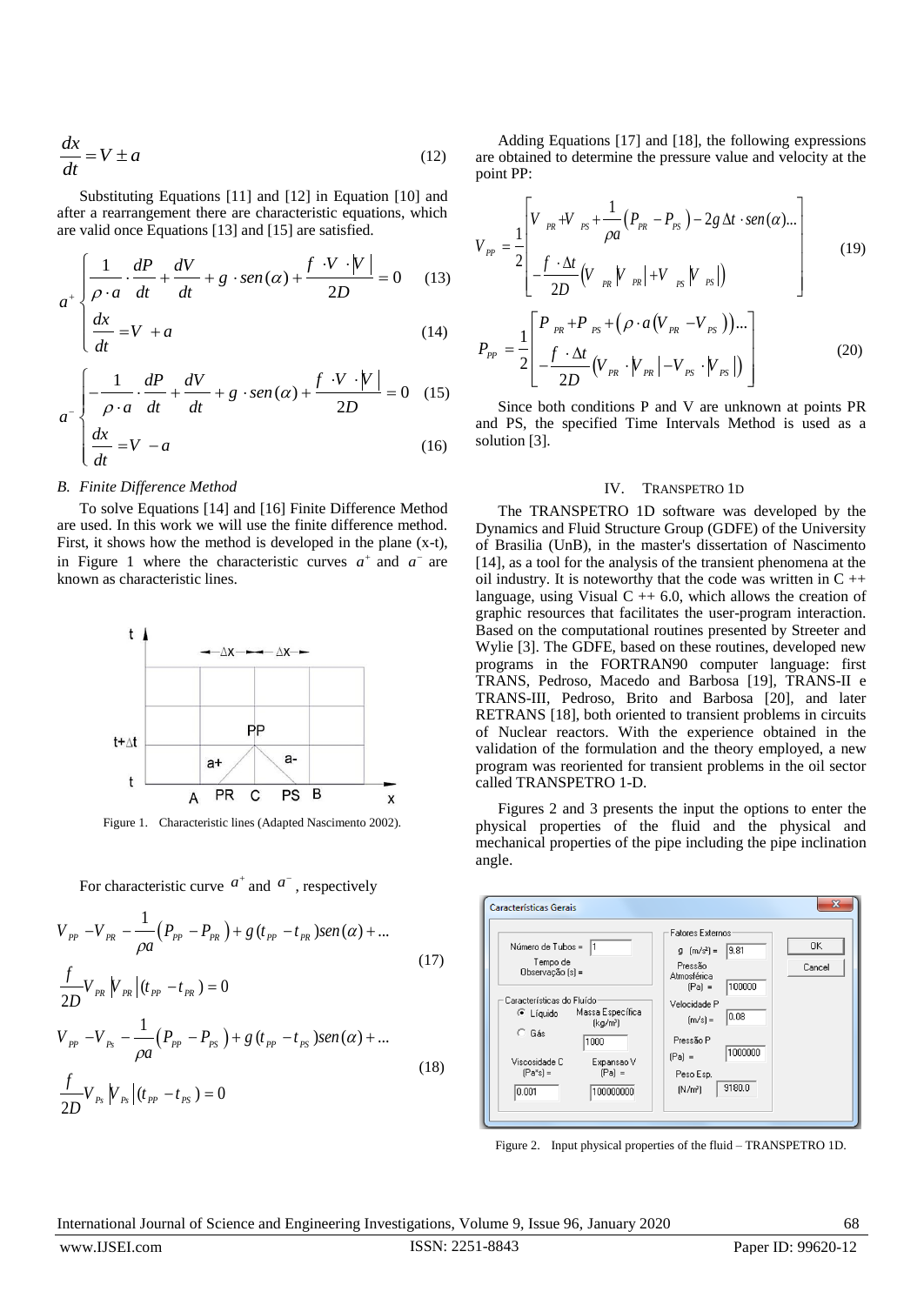| Características do Tubo                                                                 | $\mathbf{x}$       |
|-----------------------------------------------------------------------------------------|--------------------|
| Tubo No 0                                                                               |                    |
| 10<br>Comprimento L [m] =                                                               | 0K<br>Cancel       |
| Reynolds =<br>Diâmetro D $[m] =  0 $                                                    |                    |
| $C =$<br>Inclinacao (deg) : 0                                                           |                    |
| $A [m/s]$ :<br>Modulo E $(Pa) = 0$                                                      |                    |
| 10<br>Espesura $[m] =$<br>Fator de<br>Atrito $f = \begin{bmatrix} 0 \\ 0 \end{bmatrix}$ |                    |
| 10<br>Rugosidade [m] =<br>Velocidade<br>do Som<br>835                                   |                    |
| a [m/s] =<br>I٥<br>Coef. Poisson =                                                      |                    |
|                                                                                         | OBS:<br>$Tubo 0 =$ |
|                                                                                         | Tubo Inicial       |

Figure 3. Input the physical and mechanical properties of the pipe including the pipe inclination angle – TRANSPETRO 1D.

# V. SIMULATIONS AND RESULTS

In order to find the influence of the inclination pipe angle for this phenomenon, a set of simulations were made to a hydraulic system similar to the one presented in the Contractor experiment. The system used has three main components and a pressure sensor. His configuration is shown in Figure 4. Simulations were made with four different pipe angles  $(0^{\circ}, 5^{\circ})$ , 10° and 20°). The general data of the experiment are presented in Table 1.

TABLE I. CONTRACTOR EXPERIMENTAL DATA

| Properties | Experimental values           |          |            |
|------------|-------------------------------|----------|------------|
|            | Property                      | Unity    | Value      |
| System     | Initial velocity at the valve | m/s      | 0.366      |
|            | Initial pressure at the valve | Pa       | 597213.972 |
|            | Pressure wave speed (a)       | m/s      | 1149.5     |
|            | Gravity acelaration (g)       | $m/s^2$  | 9.81       |
| Fluid      | Fluid density $(\rho)$        | $Kg/m^3$ | 998.2      |
| Pipe       | Length $(L)$                  | m        | 12.2       |
|            | Diameter (D)                  | m        | 0.1        |
|            | Coefficient of friction       |          | 0.24       |



Figure 4. Scheme of experimental hydraulic system (Adapted Contractor 1965).

Figure 5 shows the scheme of the simulations made with the respective inclination pipe angle (degrees).



Figure 5. Scheme of the simulations with the inclined pipe angle.

Figure 6 shows the transient pressure wave to a point located on the pressure sensor. The magnitude of the pressure of the transient wave and the angle of inclination of the duct are inversely proportional.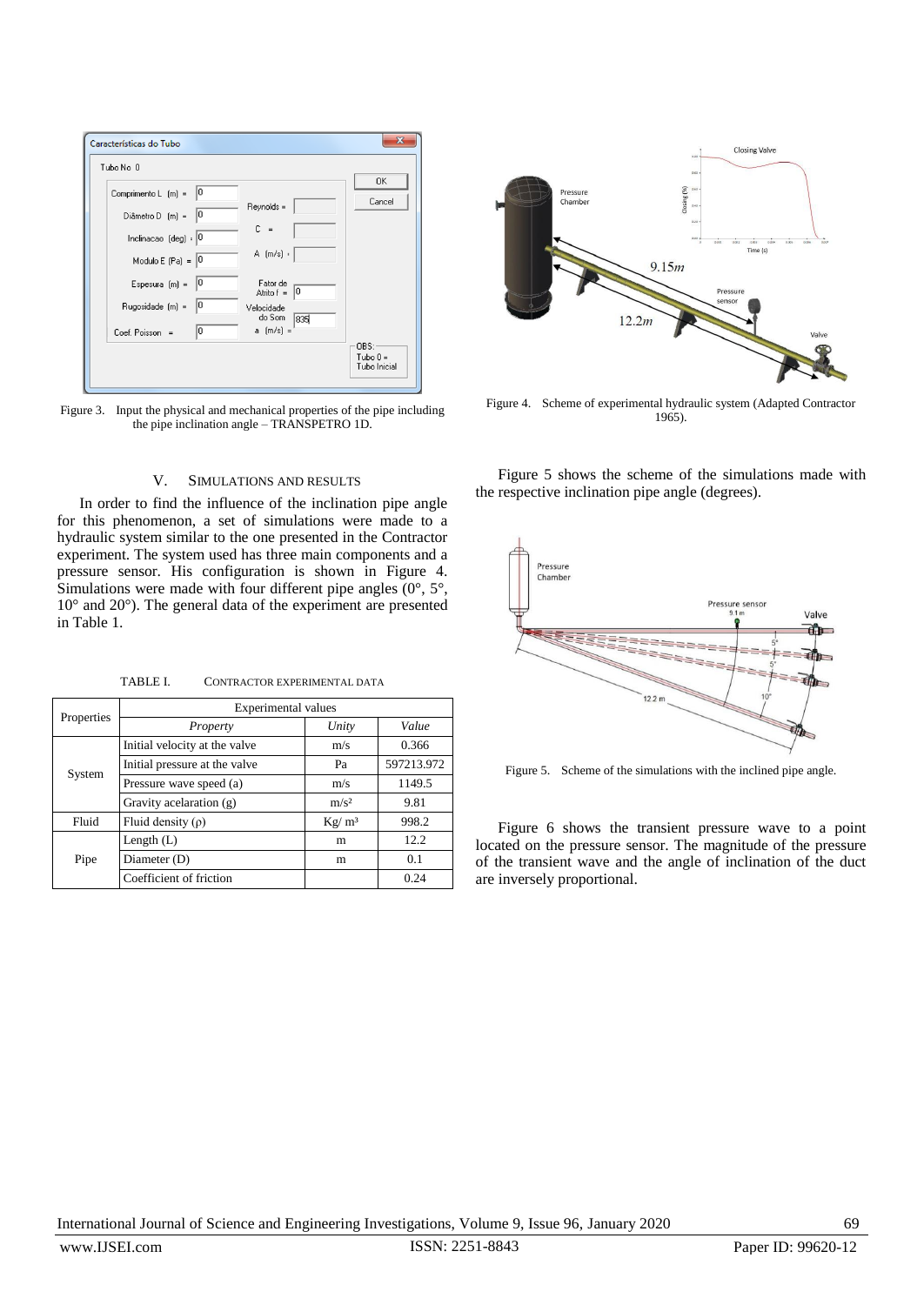

Figure 6. Transient pressure waves for different inclined pipe angles.

Figure 7 shows the transient velocity wave to a point located on the pressure sensor, and it is decrease with the inclination pipe angle increases.



Figure 7. Transient velocity waves for different inclined pipe angles.

The graphs presented in Figures 6 and 7 show the same behavior in relation to the duct slope effect, making a detailed analysis it is identified that when one of them presents the highest magnitudes or the other has the lowest values. This is due to the relationship between pressure and velocity waves, where velocity is a proportional derivative of pressure.

#### VI. CONCLUSIONS

It can be said that as the duct slope increases, the overpressures generated in the transient phenomenon are lower, and it is conservative to make an analysis of the duct in a horizontal position. Additionally, it is observed that the losses are greater for each cycle that has passed. These conclusions are partial, being necessary to be evaluated with experimental results and/or other numerical methods.

#### ACKNOWLEDGMENT

The authors would like to thank Professor Lineu José Pedroso and all GDFE/PECC/UnB research group members and Conselho Nacional de Desenvolvimento Científico e Tecnológico (CNPQ).

#### **REFERENCES**

- [1] N. Joukowsky, "On the hydraulic hammer in water supply pipes," Memoires de l'académie imperiale des sciences de st.-petersbourg, 1898.
- [2] L. Allievi, "Teoría del colpo d'ariete," Anais do collegio degli ingegneri ed architetti, 1903.
- [3] V. Streeter and E. Wylie, Fluid Transients. McGraw-Hill Company. California, 1967.
- [4] B. Brunone, "Velocity profiles and un-steady pipe friction in transient flow," in journal resources planning and management (asce), 2000, pp. 236–244.
- [5] J. Izquierdo and P. Iglesias, "Velocity profiles and un-steady pipe friction in transient flow," in mathematical and computer modeling vol. 35, 2002, pp. 801–812.
- [6] J. Izquierdo and P. Iglesias, "Mathematical modeling of hydraulic transients in complex systems," in mathematical and computer modeling vol. 39, 2002, pp. 529–540.
- [7] L. Pires, C. Barreto and R. Ladeia, "Análise de transientes devido ao fechamento rápido de válvulas em dutos curtos," in III congresso nacional de engenharia mecânica, 2004.
- [8] E. Magzoub and A. Kwame, "Hydraulic transient in a pipeline. using computer model to calculate and simulate transient". Master thesis. lund university, 2007.
- [9] K. Sirvole. Transient analysis in pipe networks, Master thesis. virginia polytechnic institute & state university, 2007.
- [10] O. Bratland, Pipe flow 1: single-phase flow assurance, 2009.
- [11] P. Seleghim, Metodologia de caracterização da propagação acústica em tubulações de transporte de fluidos bifásicos gás-líquido. Master thesis. Sao Paulo university, 2011.
- [12] A. Fontes, R. lima, and L. Bezerra, "Determinação prática de fadiga em tubulação sob transiente fluído". in: xxxii iberian-latin congresso computacional methods in engineering (cilamce – xxxii), 2011.
- [13] O. Bratland, Pipe flow 2: multi-phase flow assurance. 2013.
- [14] C. Nascimento. Estudo de transientes em dutos derivados de petróleo. Dissertação de mestrado, Universidade de Brasília, 2002.
- [15] W. Vélez. Análise de parâmetros que afetam as respostas das pressões em escoamentos transientes. Dissertação de mestrado, Universidade de Brasília, 2015.
- [16] W. Vélez and L. Pedroso, "Análise de transientes de pressão gerados pelo fechamento de diferentes tipos de válvulas em circuitos percorridos por fluidos," Revista interdisciplinar de pesquisa em engenharia, v. 2, p. 167-184, 2016.
- [17] W. Vélez, I. Silvera, V. Rego and A. Souza, "A Study of the Influence of Pipes Materials in Pressure Induced by a Hydraulic Transient,' International journal of engineering research and applications (IJERA), v. 9, p. 41-49, 2019.
- [18] L. Neri and L. Pedroso. Aspetos numéricos na avaliação de escoamentos transientes em tubulações. Universidade de Brasília, 1999.
- [19] L. Pedroso, P. Macedo and A. Barbosa, "Calculations of the loads induced by pressure wave flow in nuclear reactor due to transients". 12th smirt, 1993.
- [20] L. Pedroso, J. Brito, and L. barbosa, "Trans a computer code for the analysis of transients in nuclear reactors piping networks". in: v general conference on nuclear energy, rio de janeiro, 1994.
- [21] D. Contractor, "The Reflection of Waterhammer Pressure Waves From Minor Losses," Journal of Basic Engineering, 1965, pp. 445–452.

International Journal of Science and Engineering Investigations, Volume 9, Issue 96, January 2020 70